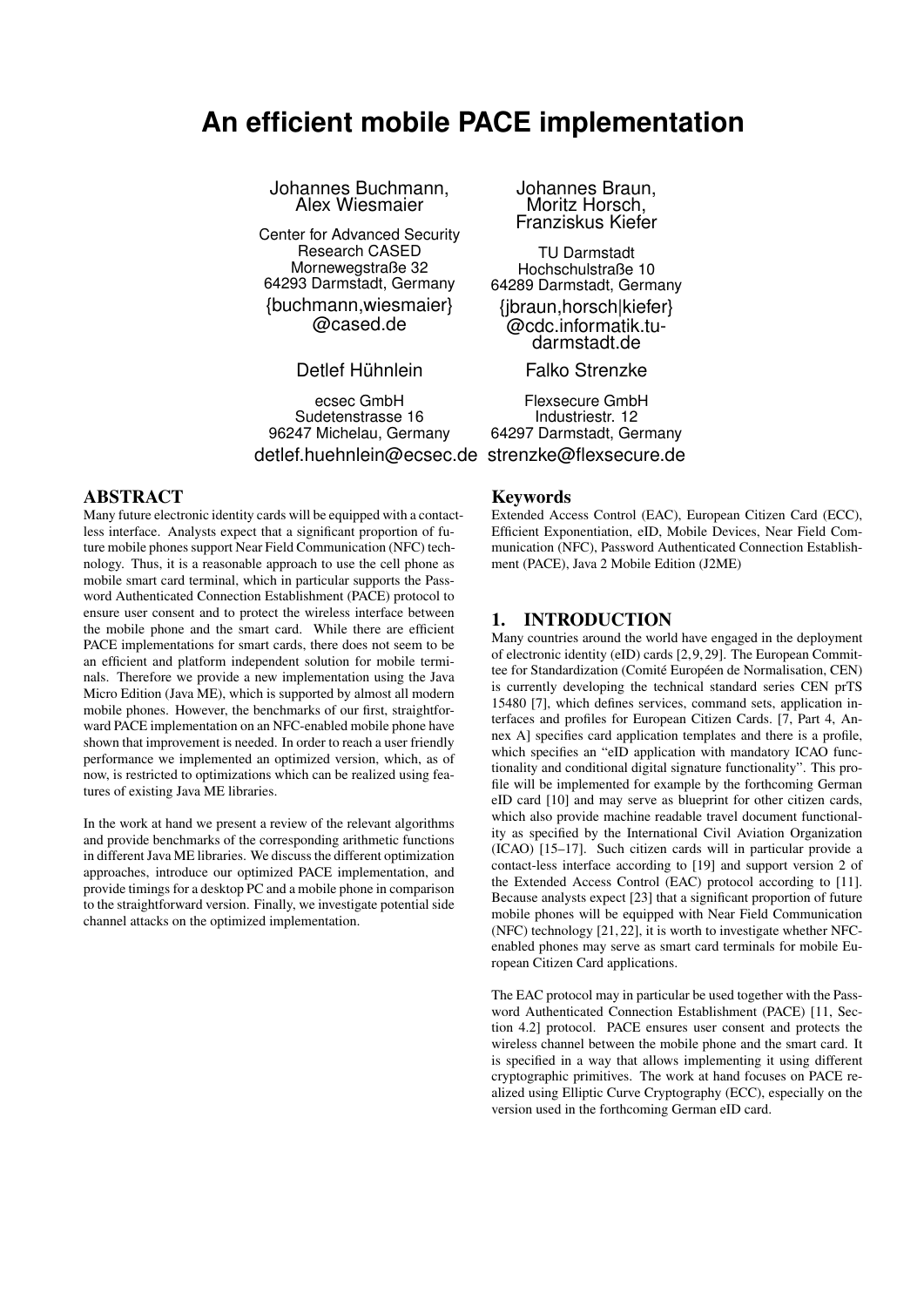There are already very efficient hardware specific PACE implementations for low power devices written in C and Assembler [\[34\]](#page-9-7). In order to support a maximum of mobile devices without depending on special hardware or operating systems we provide a Java Micro Edition (Java ME) implementation of PACE. But while our reference Java implementation of PACE, which is straightforward and contains no optimizations, performs well on typical desktop systems (cf. Table [9\)](#page-6-0), the efficient implementation on a mobile phone turns out to be a challenging task. Various optimizations are required in order to come up with a user friendly performance.

The optimizations investigated in the work at hand are restricted to those which can be realized using features existing libraries for Java ME provide. Adaptations of algorithms to the special needs of the PACE protocol and their implementation are subject to ongoing work.

The paper is structured as follows. Section [2](#page-1-0) provides the necessary background on the PACE protocol. Section [3](#page-2-0) gives an overview of efficient elliptic curve (EC) point multiplication algorithms including the number of involved point additions and doublings. In Section [4](#page-3-0) we discuss different approaches to optimize the PACE implementation. Section [5](#page-5-0) provides benchmarks for large number arithmetic in different Java ME libraries. It presents the main aspects of the optimized implementation and compares the resulting timings to those of the reference implementation. This is done separately for different Cryptographic Service Providers (CSP) as well as on desktop PC and cell phone. Section [6](#page-7-0) addresses potential side channel vulnerabilities of the optimized implementation. Section [7](#page-7-1) gives an outlook on future work and further improvements currently restricted by hard- or software limitations. Section [8](#page-8-5) finally summarizes the presented work and concludes the paper.

#### <span id="page-1-0"></span>2. BACKGROUND ON PACE

PACE was developed by the German Federal Office for Information Security (Bundesamt für Sicherheit in der Informationstechnik, BSI) and is designed to be free of patents. Security analyses of the PACE protocol can be found in [\[3,](#page-8-6) [34\]](#page-9-7). From this point on we use the terms and notation introduced in [\[11\]](#page-8-4). There, the term for a contact-less smart card is Proximity Integrated Circuit Card (PICC) and the contact-less smart card terminal is called Proximity Coupling Device (PCD).

Besides other things, PACE establishes a shared session key between the PICC and the PCD using the well known Diffie-Hellman (DH) key agreement protocol [\[8\]](#page-8-7). For elliptic curves this works as follows: Two parties A and B want to agree on a shared key. Each party selects a secret scalar  $d_A$  and  $d_B$  respectively. Using a public EC point Q then A computes  $Q_A = d_A * Q$  and B computes  $Q_{\text{B}} = d_{\text{B}} * Q$ . After exchanging the results, A computes  $Q_{AB} = d_A * Q_B$  and B computes  $Q_{AB} = d_B * Q_A$ . The common key is the x-coordinate of  $Q_{AB}$ .

As the DH key agreement does not support authentication of the communication partners it is vulnerable to man-in-the-middle attacks. In order to prevent this and to ensure user consent, PACE uses a password-based protocol (see [\[4,](#page-8-8) Section 7] for similar protocols of this type) to protect the wireless communication interface between the PCD and the PICC before the PICC is accessed. In the most common scenario the password  $\pi$  is a Personal Identification Number (PIN), which is permanently stored in the PICC and is entered into the PCD by the user. As the password is used during the calculation of the session key, entering a wrong password leads to

| (a) $K_{\pi} = \text{KDF}_{\pi}(\pi)$<br>(b) $z = E(K_{\pi}, s)$<br>(c) $Y = y \cdot G$                                                                                                                           | $\stackrel{X}{\longleftarrow}$<br>$\stackrel{Y}{\longrightarrow}$                                                  | $K_{\pi} = \text{KDF}_{\pi}(\pi)$<br>$\xrightarrow{z}$ $s = D(K_{\pi}, z)$<br>$X = x \cdot G$                                                                                                                                                                                                   |
|-------------------------------------------------------------------------------------------------------------------------------------------------------------------------------------------------------------------|--------------------------------------------------------------------------------------------------------------------|-------------------------------------------------------------------------------------------------------------------------------------------------------------------------------------------------------------------------------------------------------------------------------------------------|
| (d) $H = y \cdot X$<br>(e) $G' = s \cdot G + H$<br>(f) $\widetilde{PK}_{\text{PICC}} = SK_{\text{PICC}} \cdot G'$                                                                                                 |                                                                                                                    | $H = x \cdot Y$<br>$G' = s \cdot G + H$<br>$\overbrace{ \vphantom{a}^{\mathbf{P} K}_{\mathbf{P} \mathbf{C} \mathbf{D}}}^{\mathbf{P} K_{\mathbf{P} \mathbf{C} \mathbf{D}}} \quad \widetilde{PK}_{\mathbf{P} \mathbf{C} \mathbf{D}} = \widetilde{SK}_{\mathbf{P} \mathbf{C} \mathbf{D}} \cdot G'$ |
| (g) $K = SK_{\text{PICC}} \cdot PK_{\text{PCD}}$<br>(h) $K_{\text{ENC}} = \text{KDF}_{\text{ENC}}(K)$<br>(i) $K_{\text{MAC}} = \text{KDF}_{\text{MAC}}(K)$<br>(i) $T_{\text{PICC}} =$<br>$MAC(K_{MAC}, PK_{PCD})$ | $\widehat{P} \frac{\overline{K}_{\text{PICC}}}{\overline{K}_{\text{PICC}}}$<br>$T_{\text{PCD}}$<br>$T_{\rm{PICC}}$ | $K = SK_{\text{PCD}} \cdot PK_{\text{PICC}}$<br>$K_{\text{ENC}} = \text{KDF}_{\text{ENC}}(K)$<br>$K_{\text{MAC}} = \text{KDF}_{\text{MAC}}(K)$<br>$T_{\text{PCD}} =$<br>$MAC(K_{MAC}, PK_{PICC})$                                                                                               |

<span id="page-1-1"></span>Figure 1: PACE [\[11,](#page-8-4) Chapter 4.2]

different session keys on both sides which causes the connection establishment to fail.

Figure [1](#page-1-1) provides an overview of the steps of the PACE protocol. Before the protocol starts the PCD needs to read the domain parameters  $D$  from the PICC, which contain a common base point  $G$  and related ECC<sup>1</sup> parameters. The values x, y,  $\overline{SK}_{\text{PCD}}$  and  $\overline{SK}_{\text{PICC}}$ are uniformly chosen random numbers smaller than the order  $r$  of the elliptic curve.

- 1. As depicted in step (b), the PICC chooses a nonce s uniformly at random and encrypts it using the encryption function  $E(key, \cdot)$  with the key  $K_{\pi}$  derived in step (a) from the shared password  $\pi$ . The PCD decrypts the cipher text using the decryption function  $D(key, \cdot)$  and the same key  $K_{\pi}$  to obtain the nonce s.
- 2. Now both parties use  $s$  to generate new domain parameters  $\mathcal{D}' = \textbf{Map}(\mathcal{D}, s)$ , which in particular contain a new common base point  $G'$ , which is used for the subsequent Diffie-Hellman key agreement. There are two options for the implementation of the Map-function:
	- *Generic Mapping*

The Generic Mapping  $[11, A.3.4.1]$  $[11, A.3.4.1]$  shown in steps  $(c)$  – (e) already has been supported in version 1 of the PACE protocol. It is used by the German eID card, which is issued since November 2010. The new base point  $G'$ is given as  $G' = s \cdot G + H$ , where H is agreed upon by the two communication partners in an anonymous Diffie-Hellman key agreement.

• *Integrated Mapping* In Integrated Mapping [\[18\]](#page-9-8), which is only supported by version 2 of the PACE protocol, the new base point  $G'$ is computed as  $G' = f(R(s || t))$ . Where t is chosen by the PCD and sent to the PICC, the pseudo-random function  $R$  is specified in [\[30\]](#page-9-9) and the function  $f$  will most likely be based on [\[14\]](#page-9-10) and [\[31\]](#page-9-11). Focusing on the German eID card which uses the *Generic Mapping* by

<sup>&</sup>lt;sup>1</sup>The specification of the PACE protocol in [\[11\]](#page-8-4) also covers multiplicative groups over finite fields. Here we present our results for groups of points on elliptic curves. The results can be applied to multiplicative groups analogously.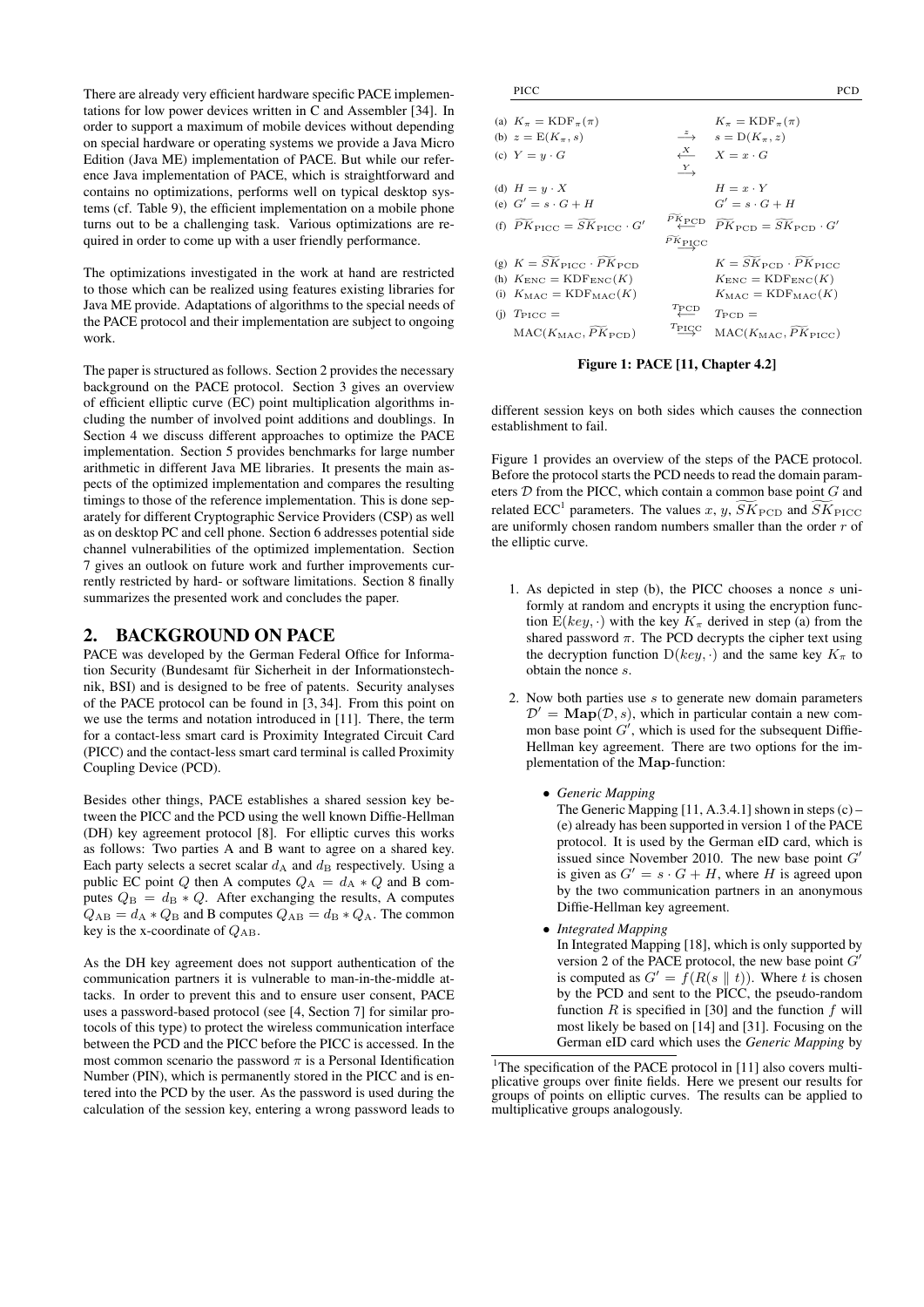now, we do not investigate the *Integrated Mapping* any further in the present work.

- 3. As shown in steps  $(f) (g)$ , the PICC and the PCD respectively choose an ephemeral private key  $(SK_{\text{PICC}}, \widetilde{SK}_{\text{PCD}})$ uniformly at random and perform a Diffie-Hellman key agreement based on  $G'$ . Both calculate a common secret point  $K$ .
- 4. Steps (h) and (i) depict how the keys  $K_{\text{ENC}}$  for message encryption and  $K_{\text{MAC}}$  for message authentication are derived from the common secret  $K$  using the key derivation functions  $KDF_{MAC}$  and  $KDF_{ENC}$  [\[11\]](#page-8-4).
- 5. In step (j) both parties calculate a token ( $T_{\text{PICC}}$ ,  $T_{\text{PCD}}$ ) with the use of a MAC-function  $MAC(key, \cdot)$  which is a keyed hash computation using the key  $K_{\text{MAC}}$ . These tokens are then used to perform a mutual key confirmation.

# <span id="page-2-0"></span>3. OPTIMIZED POINT MULTIPLICATION

Since the point multiplication is one of the biggest run-time con-sumers (cf. Section [5.1\)](#page-5-1) in the PACE protocol, it promises the most potential for optimization. As an efficient point multiplication algorithm is the basis for an efficient implementation, we present the most common multiplication algorithms in this chapter. Our analysis of the point multiplication algorithms is based on [\[12\]](#page-8-9) and focuses mainly on the complexity of given algorithms. As we do not change existing algorithms, we do not go into details how the given algorithms work.

The complexity evaluation and the notation of the algorithms in this section is according to [\[12\]](#page-8-9) and for the ECC and PACE parameters employed by the upcoming German eID card. The relevant values are:  $\lambda(r) = \lambda(x) = 256; \lambda(s) = 128.$ 

We denote the length of a scalar e by  $\lambda(e)$  as the number of binary digits. The cost of the group operation (addition) "+" is denoted by ADD (A). The cost of the scalar multiplication  $\cdot$ " is denoted by MULT (M), the cost of point doubling by DBL (D) and the cost of an interleaved multiplication  $(e_1 \cdot P_1 + e_2 \cdot P_2)$  by PSUM. Note that in general MULT  $\langle$  PSUM  $\langle$  2 MULT holds if the involved scalars and points have similar magnitudes respectively.

# 3.1 Review of Basic Elliptic Curve Single Point Multiplication Techniques

A variety of algorithms can be used to implement the single point multiplication on an elliptic curve. Compared to the most basic algorithm, the left-to-right binary method, the more sophisticated algorithms employ time-memory trade offs to speed up the computation. Table [1](#page-2-1) gives an overview of the complexity of available algorithms. The formulas used to determine the complexity are shown in Table [2.](#page-2-2)

The left-to-right binary method processes the bits of e from left to right one at a time. The internal intermediate result is initialized with the point at infinity. Each step doubles the current intermediate result and adds P each time a nonzero digit is processed. In the NAF methods  $e$  is transformed into the non-adjacent form (NAF) at first to reduce the density of nonzero digits to  $\frac{1}{3}$  on average, therewith reducing the number of point additions. In the window methods multiples of  $P$  are precomputed and stored in additional memory. Then digits of  $e$  are scanned  $w$  at a time and the according multiple of  $P$  is taken from the precomputed points and added. This further reduces the number of ADDs.

| algorithm            | parameter<br>choices | complexity    | #precomp.<br>points |
|----------------------|----------------------|---------------|---------------------|
| left-to-right binary | ۰                    | $128A + 256D$ | ۰                   |
| <b>NAF</b>           | ۰                    | $85A + 256D$  | ۰                   |
| $w$ -NAF             | $w=5$                | $50A + 257D$  |                     |
| Sliding Window NAF   | $w=5$                | $50A + 257D$  | 10                  |

<span id="page-2-1"></span>Table 1: Single point multiplication. The window parameters  $w$  are chosen to be optimal for the 256-bit curves. The given complexities in DBL (D) and ADD (A) operations are approximate.

| algorithm            | complexity formula                                                                                                     | #precomp. points         |
|----------------------|------------------------------------------------------------------------------------------------------------------------|--------------------------|
| left-to-right binary | $\frac{\lambda(e)}{2}$ A + $\lambda(e)$ D                                                                              |                          |
| <b>NAF</b>           | $\frac{\lambda(e)}{3}$ A + $\lambda(e)$ D                                                                              |                          |
| $w$ -NAF             | $(2^{w-2}-1+\frac{\lambda(e)}{w+1})A +$<br>$(\lambda(e) + 1)D$                                                         | $2^{w-2} - 1$            |
|                      | Sliding Window NAF $\left(\frac{2^w - (-1)^w}{2} - 1 + \right)$<br>$\frac{\lambda(e)}{w+v(w)}$ )A + $(\lambda(e)+1)$ D | $\frac{2^w-(-1)^w}{2}-1$ |
|                      | $v(w) = \frac{4}{3} - \frac{(-1)^w}{2 \cdot 2w - 2}$                                                                   |                          |

<span id="page-2-2"></span>Table 2: Complexity evaluation formulas of unknown point multiplication algorithms [\[12\]](#page-8-9)

The RAM demands of the methods given in Table [1](#page-2-1) are maximal for the Sliding Window NAF method. Here 10 additional points (and the two we also have in the left-to-right method) need to be stored. This sums up to 768 bytes (computed as  $12 \cdot 2 \cdot 32$ ). Note that the precomputations in Table [1](#page-2-1) are dynamic precomputations, i.e. have to be done each time a scalar multiplication is conducted.

If the multiplication involves a known point, off-line precomputations can be used to spare point doublings.<sup>2</sup> This can be done for all algorithms listed in Table [1.](#page-2-1) For each doubling operation to be spared in the non-window algorithms one additional point has to be stored in the device's non-volatile memory (NVM). This sums up to 16.384 bytes to store all 256 additional points, which is not a problem on mobile phones. Note that these precomputed values can be considered public information and do not need to be kept secret. They need, however, integrity protection to avoid their manipulation.

Table [3](#page-3-1) gives the complexity of basic algorithms used with offline precomputation and the number of points to be stored in the NVM. Table [4](#page-3-2) provides the complexity for the method based on the exponentiation algorithm due to Lim and Lee [\[26\]](#page-9-12), including the

 $2$ In the future (some) precomputed points might be saved on the eID cards together with the base point, assumed that the space and bandwidth constraints will allow for that.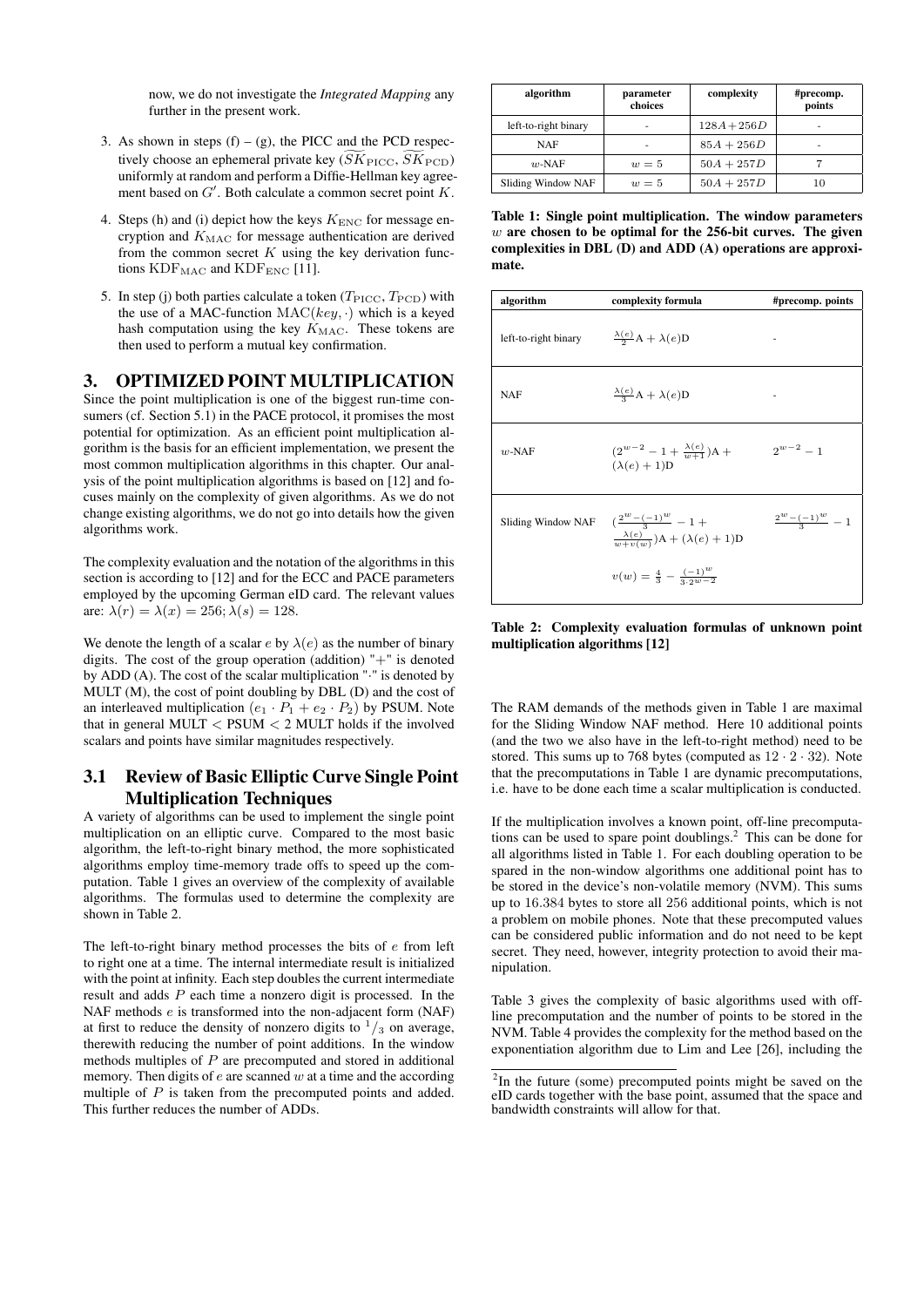| algorithm            | parameter<br>choices | complexity<br>evaluation | #precomp.<br>points |
|----------------------|----------------------|--------------------------|---------------------|
| left-to-right binary | ٠                    | 128A                     | 256                 |
| Windowing            | $w=4$                | 77 A                     | 64                  |
| Windowing NAF        | $w=5$                | 71 A                     | 52                  |

<span id="page-3-1"></span>Table 3: Fixed point multiplication with off-line precomputation in terms of expected point additions (A). The window parameters w are chosen to be optimal for the 256-bit curves.

| parameter $w$ | parameter $v$  | complexity<br>evaluation | complexity<br>incl.<br>precomp. | #precomp.<br>points |
|---------------|----------------|--------------------------|---------------------------------|---------------------|
|               |                | $64A + 63D$              | $71A + 255D$                    | 15                  |
| 4             | $\overline{2}$ | $64A + 31D$              | $78A + 255D$                    | 30                  |
| 5             |                | $51A + 50D$              | $66A + 255D$                    | 31                  |
| 5             | 2              | $51A + 25D$              | $81A + 255D$                    | 62                  |

<span id="page-3-2"></span>Table 4: Fixed point multiplication with off-line precomputation according to Lim and Lee in terms of expected point additions (A) and doublings (D). The parameters  $w$  and  $v$  are chosen to obtain a good trade off between total complexity and complexity in the evaluation phase for 256-bit curves.

total complexity if precomputation is done on-line. The formulas used for complexity evaluation are given in Table [5.](#page-3-3)

The main idea of the method by Lim and Lee is to divide  $e$  into  $w$ bit strings of the same length and to process them parallelly as different exponents comparable to multiple point multiplication with shorter exponents. An additional parameter  $v$  specifies how the different exponents are further partitioned and can also be seen as the number of lookup tables containing the precomputed points [\[12\]](#page-8-9).

In cases with no off-line precomputation the method by Lim and Lee can nearly compete with the window NAF methods. In cases with off-line precomputation the method by Lim and Lee performs significantly better than the window NAF methods.

# 3.2 Review of Basic Elliptic Curve Multiple Point Multiplication Techniques

There are several methods available [\[12\]](#page-8-9) which evaluate product sums  $k \cdot P + l \cdot Q$  much more efficient than carrying out the individual multiplications sequentially and add the results. The complexity and the number of stored points for different approaches can be seen in Table [6.](#page-3-4) The respective complexity formulas are given in Table [7.](#page-4-0)

While in the first three algorithms addition and doubling operations are done simultaneously, interleaving only does the doubling simultaneously. In our case the latter has some advantages. Firstly, the precomputed points rely on the points  $P$  and  $Q$  only. This allows storing precomputed points for further use. Secondly, the method allows for exponents with different lengths. Both is useful in our PACE scenario.

#### <span id="page-3-0"></span>4. OPTIMIZED PACE

In this section we discuss the most promising optimizations for a PACE implementation on cell phones. The stated amounts of ADD and DBL are derived from the findings from Section [3](#page-2-0) and express the average case. The proposed optimizations all lead to very sim-



<span id="page-3-3"></span>Table 5: Complexity evaluation formulas of algorithms with off-line precomputation [\[12,](#page-8-9) [13\]](#page-8-10)

| algorithm                                                           | parameter choices | complexity    | #precomp.<br>points |
|---------------------------------------------------------------------|-------------------|---------------|---------------------|
| Simultaneous mult. point                                            | $w=2$             | $128A + 256D$ | 15                  |
| Simultaneous slid. window                                           | $w=2$             | $118A + 256D$ | 12                  |
| Simultaneous<br>Joint<br><b>Sparse</b><br>Form (JSF)                |                   | $129A + 255D$ | 3                   |
| $w$ -NAF Interleaving<br>$\lambda(e_1) = \lambda(e_2) = 256$        | $w_1 = w_2 = 5$   | $99A + 258D$  | 16                  |
| $w$ -NAF Interleaving<br>$\lambda(e_1) = 256, \ \lambda(e_2) = 128$ | $w_1 = w_2 = 5$   | $78A + 258D$  | 16                  |

<span id="page-3-4"></span>Table 6: Multiple point multiplication in terms of expected point additions (A) and doublings (D). The window parameters w are chosen to be optimal for 256-bit curves.

ilar theoretic execution times. Which one is the best in practice seems to depend on the actual hardware and the respective environmental circumstances. As we have seen in Section [3,](#page-2-0) storage space for points is not an issue on modern mobile devices, and is therefore not considered here. Likewise the time to load these points can be assumed to be negligible.

Following the PACE specification (cf. Figure [1\)](#page-1-1) the PCD conducts the EC computations shown in Equations [\(1\)](#page-3-5) to [\(5\)](#page-3-5). Counting the PCD's EC computations in this notation leads to a total of 1 ADD and 5 MULT.

<span id="page-3-5"></span>
$$
X = x \cdot G \tag{1}
$$

$$
H = x \cdot Y \tag{2}
$$

$$
G' = s \cdot G + H \tag{3}
$$

$$
\widetilde{PK}_{\text{PCD}} = \widetilde{SK}_{\text{PCD}} \cdot G' \tag{4}
$$

$$
K = SK_{\text{PCD}} \cdot PK_{\text{PIC}} \tag{5}
$$

#### <span id="page-3-6"></span>4.1 Rearranging Equations

When rearranging the equations we have to regard the following facts:  $X$  must be sent to the PICC in order to receive  $Y$ , and therefore it must be computed before  $H, G', \widetilde{PK}_{\text{PCD}}$  and  $K, \widetilde{PK}_{\text{PCD}}$ must be sent to the PICC in order to receive  $\widetilde{PK}_{\text{PICC}}$  and there-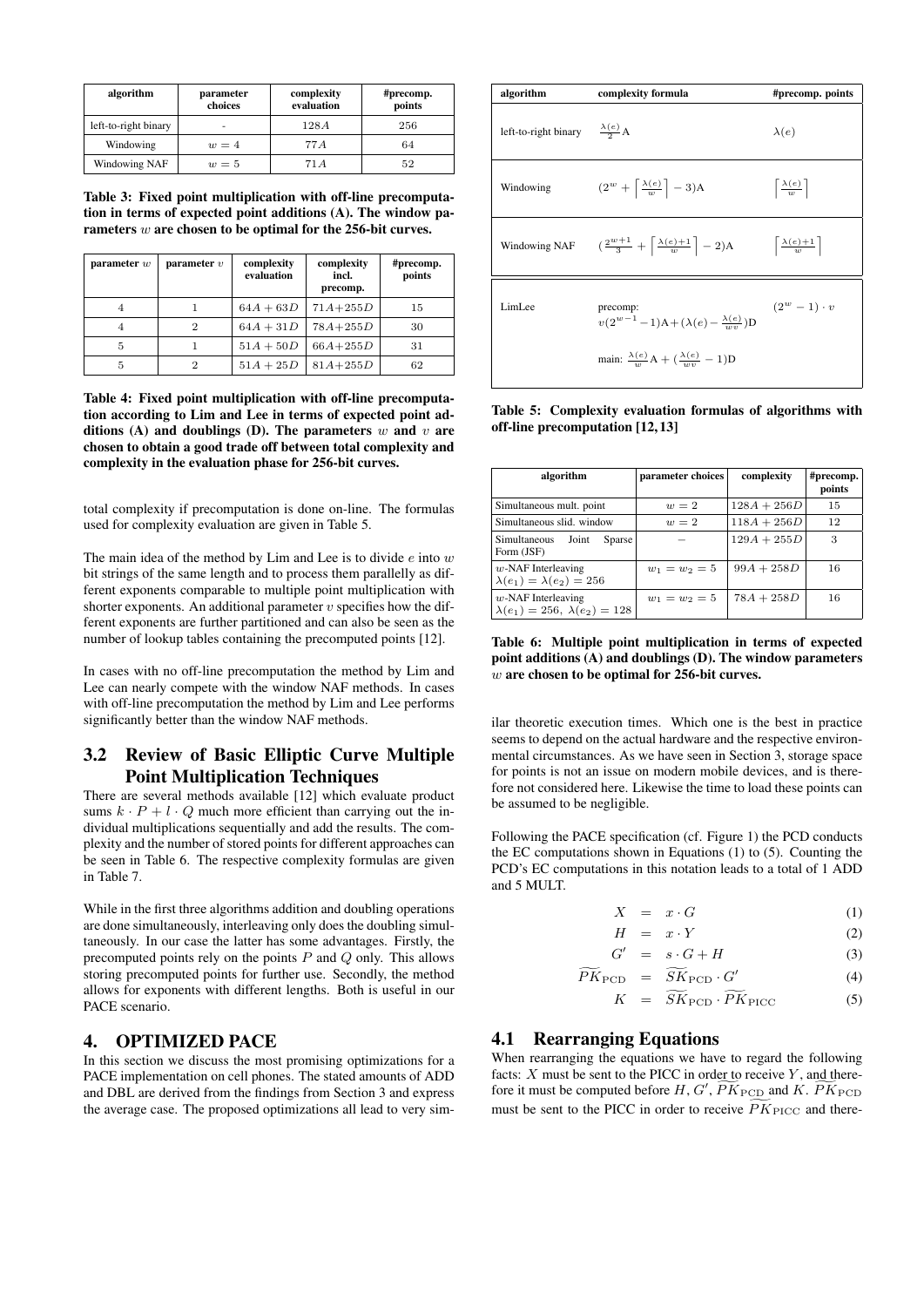| algorithm                            | complexity<br>formula                                                                                                                                                                                                                                | stored points |
|--------------------------------------|------------------------------------------------------------------------------------------------------------------------------------------------------------------------------------------------------------------------------------------------------|---------------|
| Simultaneous mult. point             | $(3 \cdot 2^{2(w-1)} - 2^{2w} - 1)$<br>$2^{w-1}-1+$<br>$\frac{2^{2w-1}}{2^{2w}}\left\lceil\frac{\lambda(e)}{w}\right\rceil-$<br>$1)$ A +<br>$(2^{2(w-1)} -$<br>$2^{w-1}$ +<br>$(\left\lceil \frac{\lambda(e)}{w} \right\rceil =$<br>$1)$ <i>w</i> )D |               |
| Simultaneous slid. window            | $(3 \cdot 2^{2(w-1)} - 2^{2w} - 2^{2(w-1)})$<br>$2^{w-1} - 1 +$<br>$\frac{\lambda(e)}{w+1/3}$ )A +<br>$(2^{2(w-1)} -$<br>$2^{w-1}$ +<br>$\left(\left\lceil \frac{\lambda(e)}{w} \right\rceil - \right)$<br>$1)$ w)D                                  |               |
| Simultaneous Joint Sparse Form (JSF) | $(1 + \frac{\lambda(e)}{2})A +$<br>$(\lambda(e) - 1)D$                                                                                                                                                                                               | 3             |
| $w$ -NAF Interleaving                | $(\sum_{i} (2^{w_i-2} - \sum_{i} (2^{w_i-2}))$<br>$1) +$<br>$\sum_j \frac{\lambda(e_j)}{w_j+1}$ )A+<br>$( j:w_j>2 +$<br>$max_i \lambda(e_i))$ D                                                                                                      |               |

<span id="page-4-0"></span>Table 7: Complexity evaluation formulas of multiple point multiplication algorithms [\[12\]](#page-8-9)

fore it must be computed before  $K$ . In addition to Equation [3,](#page-3-5)  $G'$ is needed in the last PACE step (j), because it is part of the TLVobject, which serves as input for the computation of  $T_{PCD}$ . Thus,  $G'$  should be a result or be computable from the result without increasing the overall computational cost. We consider the following possibilities for merging the equations.

α*: Standard Interleaving.* One possible optimization is to merge Equations [\(2\)](#page-3-5) and [\(3\)](#page-3-5) as shown in Equation [\(6\)](#page-4-1) to compute  $G'$  using interleaved multiplication.  $X$ ,  $\widetilde{PK}_{\text{PCD}}$ , and  $K$  are computed as shown in Equations [\(1\)](#page-3-5), [\(4\)](#page-3-5), and [\(5\)](#page-3-5). This leads to an overall computation cost of 3 MULT and 1 PSUM. Using the best available algorithm and parameters,  $w$ -NAF Interleaving with  $w = 5$ , PSUM needs 78 ADD and 258 DBL (cf. Table [6\)](#page-3-4). This is a vast improvement compared to 2 MULT evaluated as sequential single point  $w$ -NAF multiplications, which sum up to 78 ADD and 386 DBL (according to Table [2\)](#page-2-2). A possible shortcoming is that  $s$ , which is only half the length of  $x$ , is forced into a scalar multiplication of the dimension of the size of  $x$ . Using single point multiplication this is clearly considered.

<span id="page-4-1"></span>
$$
G' = s \cdot G + x \cdot Y \tag{6}
$$

β*: Short Scalar Interleaving.* The shortcoming of the above Equation  $(6)$  regarding the interleaved multiplication with s and  $x$  may be countered using the following trick: We know that the size of s is half the size of x. We break the pair  $(x, Y)$  into two

pairs  $(x_1, Y_1)$  and  $(x_2, Y_2)$  as is done when using the LimLee method. The scalars  $x_1$ ,  $x_2$ , and s now have the same size and the pair  $(s, G)$  can be added as third summand to the pairs  $(x_1, Y_1)$ and  $(x_2, Y_2)$  resulting in a standard interleaved multiplication with three summands as shown in Equation [\(7\)](#page-4-2). As with Equation [\(6\)](#page-4-1),  $X, \widetilde{PK}_{\text{PCD}}$ , and K are computed as shown in Equations [\(1\)](#page-3-5), [\(4\)](#page-3-5), and [\(5\)](#page-3-5). This leads to an overall computation cost of 3 MULT and 1 PSUM where the scalars in the PSUM are half the size of those of the PSUM of Equation [\(6\)](#page-4-1). Using w-NAF Interleaving with  $w = 5$ PSUM needs 85 ADD and 131 DBL according to Table [7](#page-4-0) and additionally 128 DBL to prepare  $Y_2$ . In total this is nearly the same as the PSUM costs resulting from Equation [\(6\)](#page-4-1) and thus, is also a vast improvement compared to the not optimized version.

<span id="page-4-2"></span>
$$
G' = s \cdot G + x_1 \cdot Y_1 + x_2 \cdot Y_2 \tag{7}
$$

 $\gamma$ *: Inversion.* A third possibility is to merge Equations [\(2\)](#page-3-5), [\(3\)](#page-3-5), and [\(4\)](#page-3-5) as shown in Equation [\(8\)](#page-4-3) to compute  $\overline{PK}_{\text{PCD}}$  using interleaved multiplication.  $G'$  then has to be computed by a scalar multiplication with an inverse as shown in Equation [\(9\)](#page-4-3).  $X$  and  $K$ are computed as shown in Equations [\(1\)](#page-3-5) and [\(5\)](#page-3-5). This also leads to an overall computation cost of 3 MULT and 1 PSUM. w-NAF Interleaving leads to a cost of 99 ADD and 258 DBL (see Table [6\)](#page-3-4). The necessary inversion and multiplications of scalars modulo the order  $r$  of the elliptic curve are neglectable in comparison to the operations on the points. A possible shortcoming is that the optimization potential of having an s of half the size of all other involved scalars is given away by multiplying it with a full size scalar. A possible advantage of this approach is that the computation of  $G'$ , which is not needed again until the last step of PACE is reached, can be delayed until then.

<span id="page-4-3"></span>
$$
\widetilde{PK}_{\text{PCD}} = (\widetilde{SK}_{\text{PCD}} \cdot s) \cdot G + (\widetilde{SK}_{\text{PCD}} \cdot x) \cdot Y \quad (8)
$$

$$
G' = (\widetilde{SK}_{\text{PCD}}^{-1} \text{ mod } r) \cdot \widetilde{PK}_{\text{PCD}} \tag{9}
$$

δ*: Splitted Inversion.* An also promising possibility to calculate  $\widetilde{PK}_{\text{PCD}}$  is to reuse the precalculated points of G (see also Section [4.3\)](#page-5-2) and evaluate Equation [\(10\)](#page-4-4) with the LimLee method. Another advantage of this method is the possibility to start the calculation of Equation [\(10\)](#page-4-4) right after evaluating the first equation of the PACE algorithm (cf. Figure [1\)](#page-1-1). Equation [\(11\)](#page-4-4) and [\(13\)](#page-4-4) are calculated with a standard w-NAF multiplication. Assumed the precomputed points or LimLee multiplication are available, the evaluation of Equation [\(10\)](#page-4-4) leads to 51 ADD and 25 DBL (cf. Table [4\)](#page-3-2). The evaluation of Equation [\(11\)](#page-4-4) results to 50 Add and 257 DBL (cf. Table [1\)](#page-2-1). In total the Equations [\(10\)](#page-4-4) to [\(12\)](#page-4-4) that replace the PSUM in approach  $\gamma$  lead to 102 ADD and 282 DBL.

<span id="page-4-4"></span>
$$
\overline{PK}_1 = (\overline{SK}_{\text{PCD}} \cdot s) \cdot G \tag{10}
$$

$$
\widetilde{PK}_2 = (\widetilde{SK}_{\text{PCD}} \cdot x) \cdot Y \tag{11}
$$

$$
PK_{\text{PCD}} = PK_1 + PK_2 \tag{12}
$$

$$
G' = (\widetilde{SK}_{\text{PCD}}^{-1} \text{ mod } r) \cdot \widetilde{PK}_{\text{PCD}} \tag{13}
$$

#### 4.2 Tweaked Implementation

As seen above significant improvements are possible by applying well chosen multiplication algorithms and by rearranging the equations to be solved. However, there are possibilities for improvement concerning the implementation itself. In the following we consider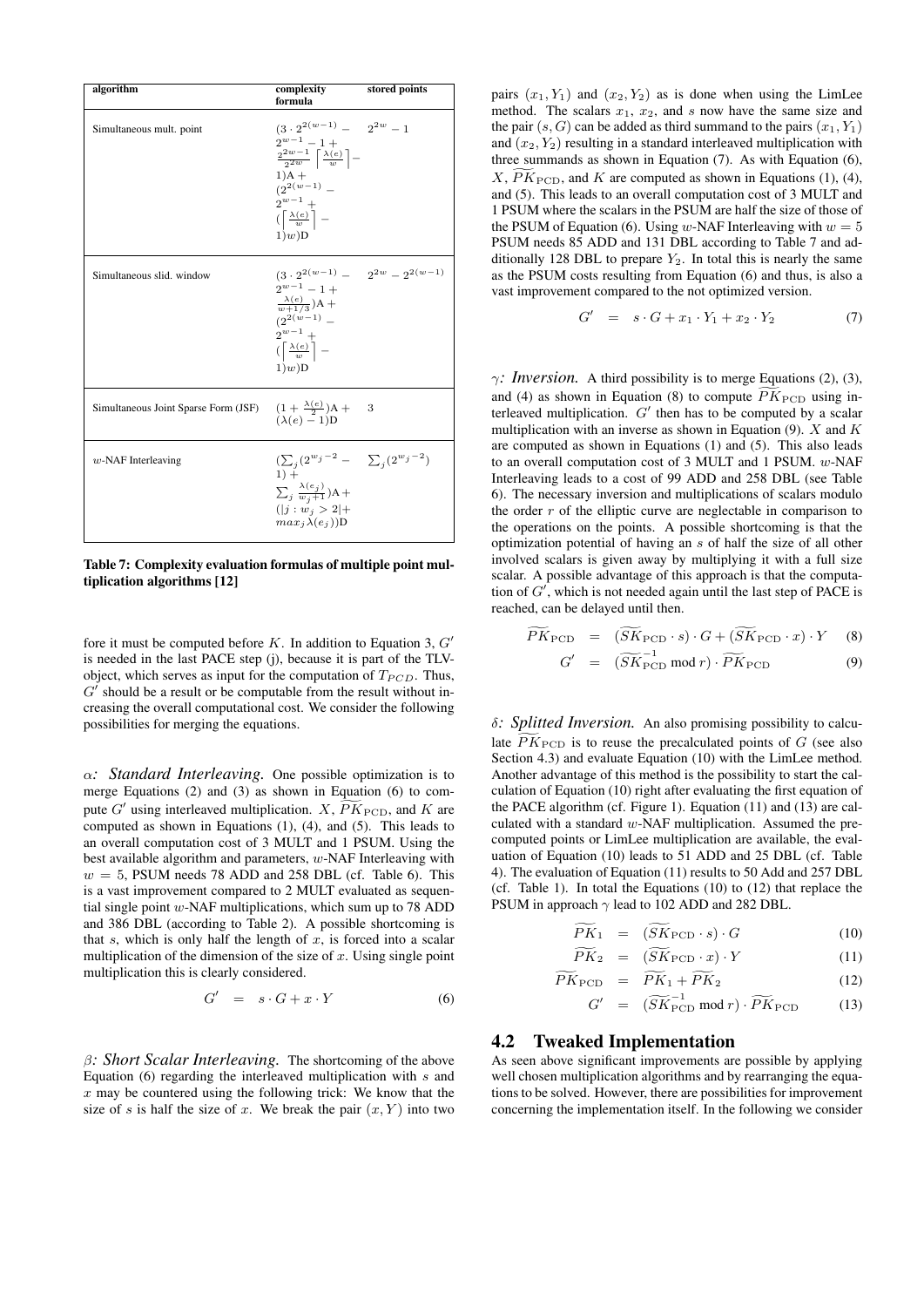possibilities to speed up the protocol execution taking into account at which points dedicated results have to be available and by avoiding overhead due to implementation techniques.

*Reorganization.* Another possibility to speed up the calculations is the reorganization of their order. We present two different kinds of reorganizations.

One possibility is to put some calculations at the beginning of the protocol before the initial contact with the eID card. To do so we need the domain-parameters of the used eID card saved on our device. These parameters can be stored at the first contact and can be used henceforward. The generation of the private keys  $x$  and  $S\overline{K}_{\text{PCD}}$  as well as the computation of the first ephemeral key X (Equation [\(1\)](#page-3-5)) could be done before actually starting the protocol. Additionally multiples of the base-point G could be stored in the NVM and later reused within the point multiplications. However, this is currently not supported by the existing J2ME-libraries.

Another kind of reorganization regards the scheduling of the tasks and calculations during the protocol. Using threads for communication with the eID card allows us to use the time waiting for an answer from the card or the user for further calculations. The decryption of s can be threaded for instance, since the result will be required later in step (e) (cf. Figure [1\)](#page-1-1).

*Streamlining.* To obtain even more performance improvement we avoid heavy Java objects whenever possible. Instead, most values are represented by basic data structures to avoid the expensive object creation and handling which is particularly important on resource constrained environments such as mobile phones.

#### <span id="page-5-2"></span>4.3 Multiplication Algorithms

In the following three paragraphs we describe how to speed up the 5 necessary point multiplications from Equations [\(1\)](#page-3-5) and [\(5\)](#page-3-5) to [\(9\)](#page-4-3) using the findings from Section [3.](#page-2-0)

*Equation [\(1\)](#page-3-5).* In Section [4.1](#page-3-6) we stated that Equation [\(1\)](#page-3-5) has to be solved before all other equations. Furthermore, with the random number  $x$  and the fix base-point  $G$  that can be permanently stored after the first contact with the eID card the LimLee multiplication algorithm performs best according to Table [4.](#page-3-2) This is quite clear as the values precomputed during the LimLee algorithm can be stored permanently on the mobile phone and can be reused to speed up the calculation. Therfore we choose LimLee multiplication to evaluate Equation [\(1\)](#page-3-5)  $X = x \cdot G$ . Therewith the computation can be started in a low priority thread before the PIN is entered or even before the mobile device has contact to the eID card.

*Equations [\(4\)](#page-3-5)*  $\&$  *[\(6\)](#page-4-1)* / *(4)*  $\&$  *[\(7\)](#page-4-2)* / *[\(8\)](#page-4-3)*  $\&$  *[\(9\)](#page-4-3).* For the calculation of G' and  $\widetilde{SK}_{\text{PCD}}$  we have different possibilities according to the rearranged equations explained in Section [4.1.](#page-3-6) For the calculations of the product-sum of Equation [\(6\)](#page-4-1) or alternatively Equation [\(7\)](#page-4-2) we use interleaving which performs best with  $Y$  randomly cho-sen every session (cf. Table [6\)](#page-3-4). As  $G'$  therewith is different in each session the additional point multiplication with  $\widetilde{SK}_{\text{PCD}}$  in Equation [\(4\)](#page-3-5) is done with a simple w-NAF multiplication (cf. Table [1\)](#page-2-1). Alternatively,  $\widetilde{PK}_{\text{PCD}}$  could be implemented using Equation [\(8\)](#page-4-3).

The evaluation of the product-sum is implemented using an interleaving multiplication algorithm again based on the performance calculations in Table [6.](#page-3-4) The necessary additional calculation of  $G'$ with Equation [\(9\)](#page-4-3) is done with a w-NAF multiplication again. Here we implement all four variants  $\alpha - \delta$  to compare them with each other as the theoretical results can not decide exactly which one is the best.

*Equation [\(5\)](#page-3-5).* Since  $\overline{PK}_{\text{PICC}}$  changes every session, off-line precomputations and permanent storage of precomputed points are not possible for the point multiplication from Equation [\(5\)](#page-3-5). According to Table [1](#page-2-1) the w-NAF algorithm performs best in that case and therefore is chosen for the calculation.

### <span id="page-5-0"></span>5. IMPLEMENTATION

We implement the PACE protocol as a Java ME application and test it on the mobile phone Nokia  $6212<sup>3</sup>$ . The connection between the PICC and the PCD (mobile phone) is enabled by the NFC interface and the data transmission proceeds by using Application Protocol Data Units (APDU) specified in ISO/IEC 7816 [\[20\]](#page-9-13) and TR-03110 [\[11\]](#page-8-4). For the required cryptographic functions, which are out of scope of the Java ME platform, we use external cryptographic libraries such as FlexiProvider<sup>4</sup> and Bouncy Castle<sup>5</sup>. These two currently seem to be the only available cryptographic libraries (Cryptographic Service Providers, CSP) for elliptic curve arithmetic on mobile devices. Other providers like IAIK<sup>6</sup> cannot perform elliptic curve cryptography in a mobile environment or are just out of date (e.g. Cryptix<sup>7</sup>). The CSPs are used for the key derivation, decryption of the nonce s, the map function (Generic Mapping), and the key generation. The domain parameters  $D$  (stored in the file EF.CardAccess on the PICC) include a set of Security Infos [\[11\]](#page-8-4), which defines the ECC domain parameters, the common base point G, and the supported encryption algorithm. The data is encoded in Abstract Syntax Notation One (ASN.1) data structures as specified in [\[11\]](#page-8-4). Bouncy Castle includes an ASN.1 parser to decode the data structures, the FlexiProvider uses the CoDec<sup>8</sup> library developed by Fraunhofer IGD.

# <span id="page-5-1"></span>5.1 Reference Tests

In a first approach, we implemented the PACE protocol in a straightforward manner without any improvements or optimizations described in Section [4.](#page-3-0) The measurements of the performance tests are depicted in Table [8.](#page-6-1) Step (1) shows the values for selecting and reading the file EF.CardAccess (Select File and Read Binary command [\[20\]](#page-9-13)), and decoding the ASN.1 data structures. Step (2) shows the initialization of PACE by using the MSE:Set AT command [\[11\]](#page-8-4). Steps (b) to (j) correspond to the steps depicted in Figure [1.](#page-1-1) The key derivation of the step (a), (h) and (i) is a single hash computation, therefore the cost can be disregarded and we skip these steps in Table [8](#page-6-1) and [9.](#page-6-0) The value zero indicates that the operation takes less than one millisecond and the values of the PICC include the transmission time of the APDUs in both directions. The column "Total" also includes values, which were caused

<sup>3</sup>Currently (Dec. 2010) the Nokia 6212 is the only NFC-enabled cell phone available in Germany.

```
6http://jce.iaik.tugraz.at
```
<sup>4</sup><http://www.flexiprovider.de>

<sup>5</sup><http://www.bouncycastle.org>

<sup>7</sup><http://www.cryptix.org>

<sup>8</sup><http://codec.sourceforge.net>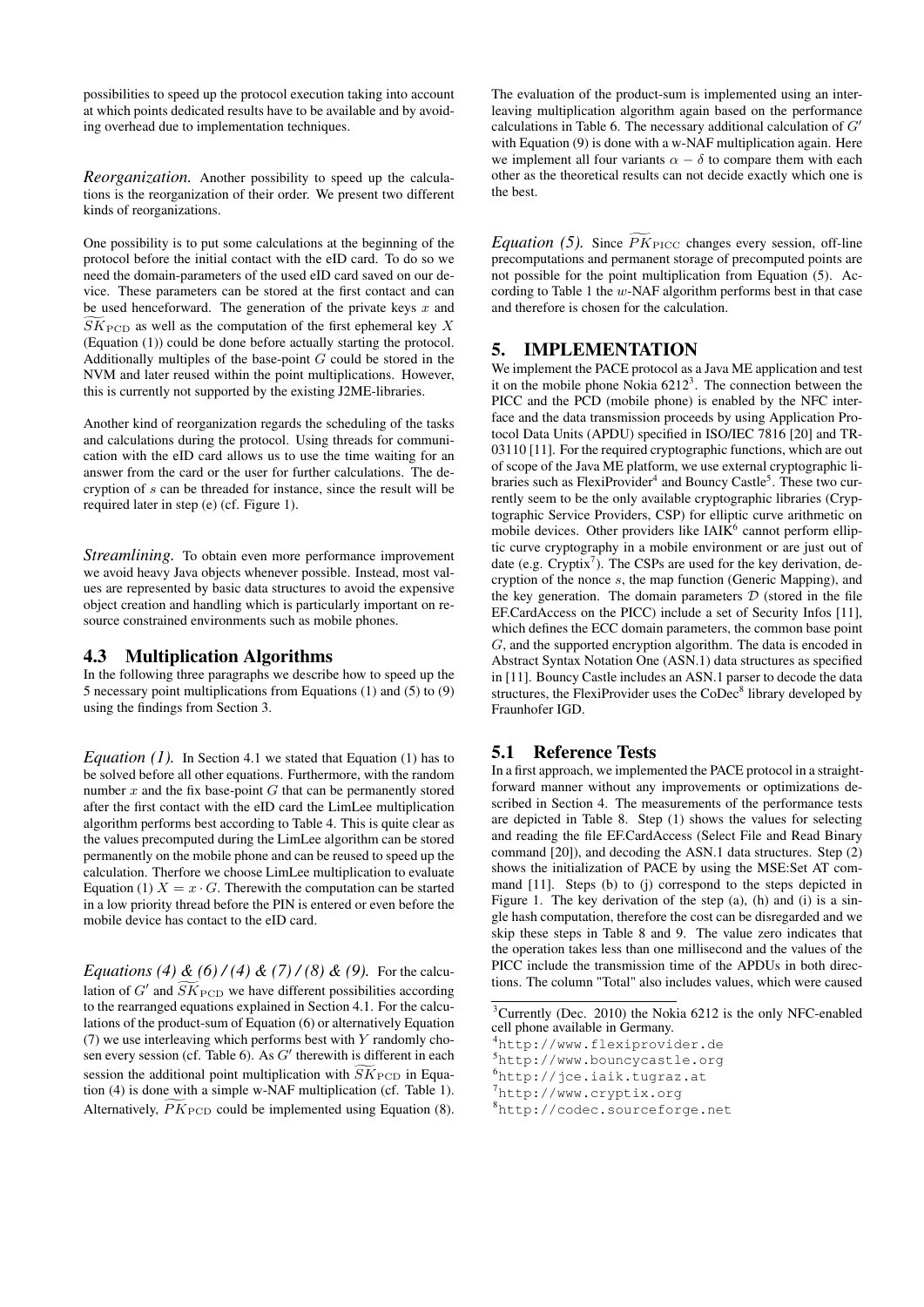|              |                                                                  |            | <b>Bouncy Castle</b> | FlexiProvider |       |      |
|--------------|------------------------------------------------------------------|------------|----------------------|---------------|-------|------|
|              | Details                                                          | <b>PCD</b> | Total                | <b>PCD</b>    | Total | PICC |
|              |                                                                  | 424        | 676                  | 274           | 530   | 256  |
| $\mathbf{2}$ |                                                                  | 459        | 1266                 | 597           | 1261  | 134  |
| b            | $D(K_{\pi},z)$                                                   | 19         | 1396                 | 253           | 1631  | 98   |
| $\mathbf{c}$ | $x \cdot G$                                                      | 5667       | 7724                 | 968           | 3346  | 731  |
| d            | $x \cdot Y$                                                      | 5582       | 19006                | 797           | 5053  |      |
| e            | $s \cdot G$                                                      | 4819       | 23851                | 244           | 5307  |      |
|              | $(c) + (d)$                                                      | 19         |                      |               |       |      |
| f            | $SK_{\text{PCD}}\cdot G'$                                        | 5600       | 35450                | 889           | 7644  | 535  |
| $\mathbf{i}$ | $\widetilde{SK}_{\text{PCD}} \cdot \widetilde{PK}_{\text{PICC}}$ | 5564       | 41026                | 1666          | 9333  |      |
|              | $T_{\rm PCD}$                                                    | 42         | 41160                | 22            | 9458  | 87   |
|              | Total [ms]                                                       | 28195      | 41160                | 5718          | 9458  | 1841 |

<span id="page-6-1"></span>Table 8: Reference PACE performance test on Nokia 6212

|                |                                                                  |            | <b>Bouncy Castle</b> |            | FlexiProvider |      |
|----------------|------------------------------------------------------------------|------------|----------------------|------------|---------------|------|
|                | Details                                                          | <b>PCD</b> | Total                | <b>PCD</b> | Total         | PICC |
|                | <b>EF.CardAccess</b>                                             | 120        | 381                  | 100        | 390           | 290  |
| $\overline{c}$ | <b>MSE:Set AT</b>                                                | 50         | 581                  | 100        | 651           | 161  |
| h              | $D(K_{\pi},z)$                                                   | 10         | 661                  | 50         | 761           | 60   |
| $\mathbf{c}$   | $x \cdot G$                                                      | 171        | 1172                 | 70         | 1181          | 350  |
| d              | $x \cdot Y$                                                      | 20         | 1212                 | 10         | 1211          |      |
| e              | $s \cdot G$                                                      | 20         | 1232                 | 10         | 1221          |      |
|                | $(c) + (d)$                                                      | 0          |                      | 0          |               |      |
| f              | $SK_{\text{PCD}}\cdot G'$                                        | 30         | 1553                 | 20         | 1512          | 261  |
| $\mathbf{i}$   | $\widetilde{SK}_{\text{PCD}} \cdot \widetilde{PK}_{\text{PICC}}$ | 20         |                      | 1562       | 40            |      |
|                | $T_{\rm PCD}$                                                    | 10         | 1663                 | 0          | 1622          | 60   |
|                | Total [ms]                                                       | 451        | 1663                 | 400        | 1622          | 1182 |

<span id="page-6-0"></span>Table 9: Reference PACE performance test on desktop PC

by additional operations such as creating Java objects, event handling and control flow statements. The timings were measured immediately before sending an APDU to the PICC and immediately after receiving the response from the PICC.

The measured values show that the point multiplications spend extensive resources. The FlexiProvider performs the elliptic curve computations significantly faster than the Bouncy Castle (cf. Table [8\)](#page-6-1). One reason for this is that the FlexiProvider uses the more sophisticated exponentiation technique developed in [\[6\]](#page-8-11) by default instead of the simple Square & Multiply technique (which is used by Bouncy Castle).

Additionally, we perform run-time tests on a desktop PC (Intel Core 2 Quad Q8300 2.5GHz) with an attached smart card reader (SCM SDI010 [\[33\]](#page-9-14)). Information about the hardware configuration of the Nokia 6212 is not publicly available. The values in Table [9](#page-6-0) for the performance tests on the desktop PC are quite similar for both CSPs and the major part of the run-time in this scenario is caused by the PICC (approximately 70%). On average the PICC needs about 1200 milliseconds in total, which can be characterized as a lower bound of the overall run-time.

Before implementing and testing the optimized PACE protocol, containing the optimizations stated in Section [4,](#page-3-0) we analyze the implementations of the large number arithmetic in both CSPs, because they determine the performance of the elliptic curve arithmetic. As shown in Table [10](#page-6-2) the implementation of the BigInteger class (for large number arithmetic) in FlexiProvider is significantly faster for the important functions ModInverse and ModMult than the respective implementation in Bouncy Castle. The performance of the elliptic curve arithmetic is also much better in the FlexiProvider than in Bouncy Castle.

| Function / Provider | FlexiProvider [ms] | BouncyCastle [ms] |
|---------------------|--------------------|-------------------|
| Mod                 | 0.093              | 0.0306            |
| Multiply            | 0.1166             | 0.1143            |
| Subtract            | 0.0261             | 0.0615            |
| Add                 | 0.0403             | 0.0406            |
| ModInverse          | 4.7                | 20.77             |
| ModPow (squared)    | 1.54               | 3.4               |
| ModAdd              | 0.1591             | 0.077             |
| ModMult             | 0.3976             | 2.9589            |
| Point Mult          | 1051.3             | 7081.2            |
| Point Addition      | 3.8                | 18.7              |
| Point Doubling      | 2.3                | 23.8              |
| Random              | 1364               | 7521              |

<span id="page-6-2"></span>Table 10: Performance tests on Nokia 6212 (256 bit numbers)

Note the cost to generate a random number (cf. Table [10\)](#page-6-2), which is needed in step (b) and (f) of the PACE protocol (x and  $\widetilde{SK}_{PCD}$ in Figure [1\)](#page-1-1). Bouncy Castle needs approximately 15 seconds and FlexiProvider 2.7 seconds in all to create these two random numbers. If we would use the same pseudo-random number generators (PRNG) in both CSPs (Bouncy Castle's PRNG in FlexiProvider) run-time for FlexiProvider would be approximately 24.5 seconds instead of 9.5 seconds in total.

## 5.2 Optimized Implementation

Since the performance measurements revealed that the performance of the FlexiProvider is much better than the performance of Bouncy Castle (cf. Section [5.1\)](#page-5-1) we use the FlexiProvider for the implementation of the optimized PACE protocol with the optimizations described in Section [4.](#page-3-0) It has an ratio of about 12:9 (ADD:DBL).

<span id="page-6-3"></span>

|  |  |  | Algorithm 1 Precomputations for the optimized PACE protocol           |  |
|--|--|--|-----------------------------------------------------------------------|--|
|  |  |  | <b>Input:</b> $D$ {Let $D$ denote the domain parameters including the |  |

| <b>Input:</b> $\nu$ $\Delta$ $\alpha$ $\alpha$ $\beta$ activity the domain parameters increasing |  |
|--------------------------------------------------------------------------------------------------|--|
| basepoint $G$ }                                                                                  |  |
| <b>Output:</b> $x, SK_{\text{PCD}}, X$                                                           |  |
| 1: $x \leftarrow$ GenPrivKey()                                                                   |  |
| 2: $SK_{\text{PCD}} \leftarrow \text{GenPrivKey}()$                                              |  |
| 3: $X \leftarrow \text{Multiply\_LimLee}(x, G) \{(1)\}\$                                         |  |
| 4: return $(x, SK_{\text{PCD}}, X)$                                                              |  |

The PACE protocol is implemented as depicted in Algorithm [2](#page-7-2) using the precalculations from Algorithm [1.](#page-6-3) Algorithm [2](#page-7-2) shows the variant  $\alpha$  as described in Section [4.](#page-3-0) The algorithms for the other variants are straightforward by replacing the functions in lines [5](#page-7-3) and [6](#page-7-4) accordingly. The function *GenPrivKey()* generates a uniformly chosen random number smaller than the order  $r$  of the elliptic curve. Algorithm [1](#page-6-3) is started immediately at the application startup if the the domain parameters are available from a previous session. If there are no matching domain parameters available on the device, Algorithm [1](#page-6-3) is started after the PIN entry, before Algorithm [2](#page-7-2) is started. Equation [\(1\)](#page-3-5) and the generation of the private keys are moved forward to Algorithm [1.](#page-6-3) The next point multiplications from Equation [\(6\)](#page-4-1) are implemented using an interleaving algorithm (line [5\)](#page-7-3). The last two multiplications (Equation [\(4\)](#page-3-5) in line [6](#page-7-4) and Equation [\(5\)](#page-3-5) in line [9\)](#page-7-5) are implemented using a w-NAF multiplication method.

There are two states for the protocol execution. The first state is the initial run of the protocol after the installation of the application. In this first state no saved points or domain parameters can be used in the protocol. During the first run these values are stored in the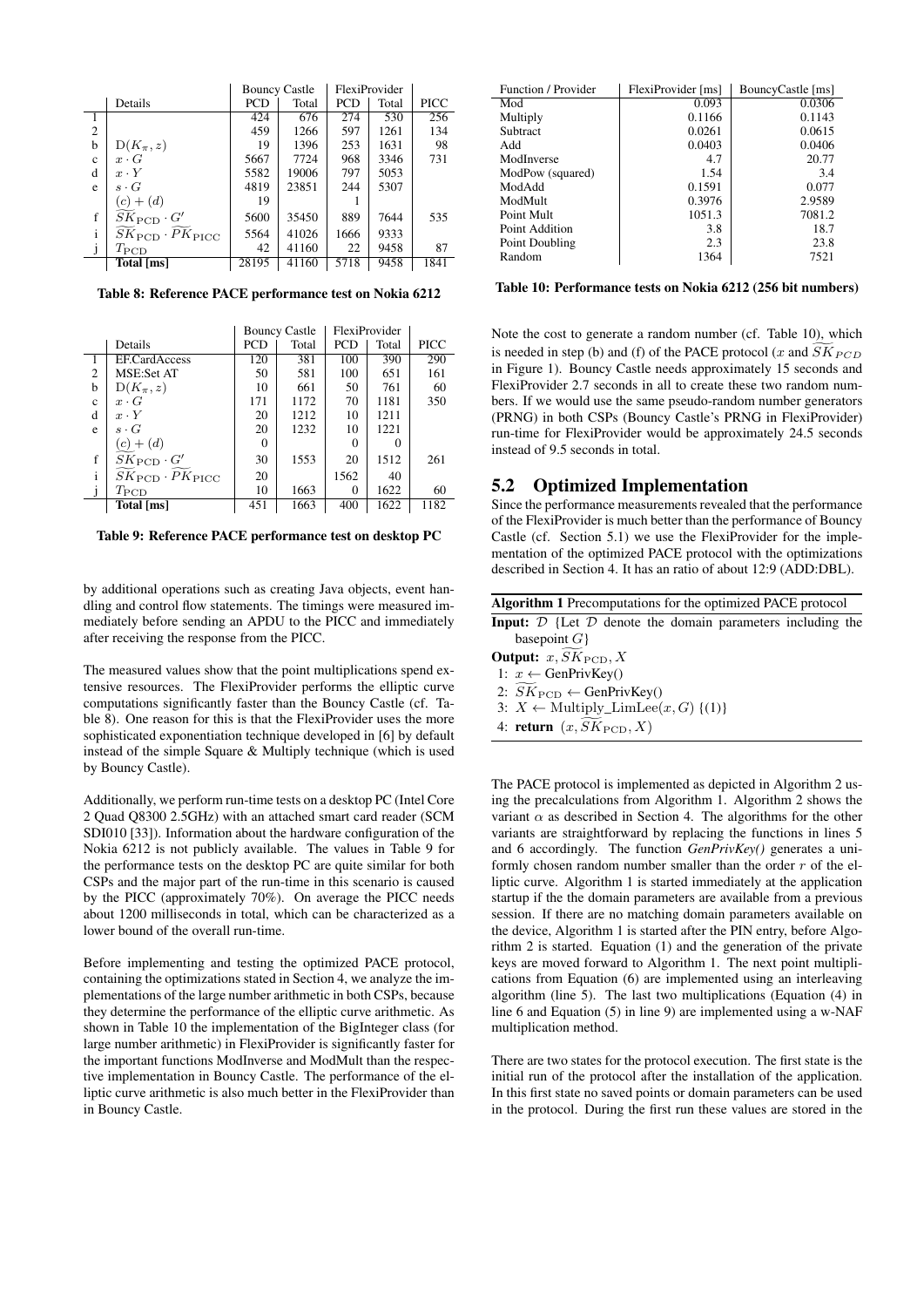# <span id="page-7-2"></span>Algorithm 2 The optimized PACE protocol

<span id="page-7-7"></span><span id="page-7-5"></span><span id="page-7-3"></span>**Input:**  $\pi$ ,  $\mathcal{D}$  {Let  $\mathcal{D}$  denote the domain parameters including the basepoint  $G$ } Output:  $(K_{\text{MAC}}, K_{\text{ENC}})$ 1:  $z \leftarrow \text{getZ}()$ 2:  $s \leftarrow D(K_\pi, z)$ 3: send $X(X)$ 4:  $Y \leftarrow getY()$ 5:  $G' \leftarrow$  Multiply\_Interleaving(s, x, G, Y) {[\(6\)](#page-4-1)} 6:  $\widetilde{PK}_{\text{PCD}} \leftarrow \text{wNafMult}(\widetilde{SK}_{\text{PCD}}, G') \{(4)\}$  $\widetilde{PK}_{\text{PCD}} \leftarrow \text{wNafMult}(\widetilde{SK}_{\text{PCD}}, G') \{(4)\}$  $\widetilde{PK}_{\text{PCD}} \leftarrow \text{wNafMult}(\widetilde{SK}_{\text{PCD}}, G') \{(4)\}$ 7: send $X(\widetilde{PK}_{\text{PCD}})$ 8:  $\widetilde{PK}_{\text{PICC}} \leftarrow \text{getPK}()$ 9:  $K \leftarrow \text{wNafMult}(\widetilde{SK}_{\text{PCD}}, \widetilde{PK}_{\text{PICC}})$  {[\(5\)](#page-3-5)} 10:  $T_{\text{PCD}} \leftarrow \text{MAC}(K_{\text{MAC}}, \widetilde{PK}_{\text{PICC}})$ 11:  $\text{sendT}(T_{\text{PCD}})$ 12:  $T_{\text{PIC}} \leftarrow \text{getT}()$ 13: if  $T_{\text{PICC}} = \text{MAC}(K_{\text{MAC}}, \widetilde{PK}_{\text{PCD}})$  then<br>14: **return**  $(K_{\text{MAC}}, K_{\text{ENC}})$ return  $(K_{\text{MAC}}, K_{\text{ENC}})$ 15: else 16: return Error during authentication 17: end if

| Variant  | State $1$ [ms] | State $2$ [ms] |
|----------|----------------|----------------|
| $\alpha$ | 7580           | 6280           |
|          | 7330           | 6310           |
| $\sim$   | 7530           | 6360           |
|          | 9034           | 7775           |

#### <span id="page-7-6"></span>Table 11: Optimized PACE performance tests on Nokia 6212

NVM of the mobile device for future use. In the second state the domain parameters, the base point G and precomputed points are already available on the device and can be used during the protocol execution. Since it can be assumed that the owner of the mobile phone uses the application mostly with his own identity card, this second state should cover most of the protocol executions.

#### 5.3 Performance

The runtimes of the efficient implementation are depicted in Table [11.](#page-7-6) In contrast to the performance measurements of the prototypical implementation (cf. Table [8\)](#page-6-1) we cannot measure every single step, as they are strongly interwoven into each other through threading. Furthermore no API exists for Java ME to measure threads as known by Java Profilers. The measurements distinguish between the two states shown in the two columns. The first state can't make use of any stored values (precomputed points or domain parameters). The second one uses the stored values to precalculate the result of Equation [\(1\)](#page-3-5). In variant  $\delta$  Equation [\(10\)](#page-4-4) also uses these stored values. The rows show the four different possibilities of rearranging the equations as presented in Section [4.1.](#page-3-6) Thus, except the variant  $\delta$  the results are very similar so that the fastest variant may vary depending on the used hardware and operating system. Variant  $\delta$  has some promising approaches but does not work so well on the used device.

# <span id="page-7-0"></span>6. POTENTIAL SIDE CHANNEL VULNER-ABILITIES IN THE PACE PROTOCOL

Elliptic curve operations are known to be vulnerable to side channel attacks if no appropriate countermeasures are taken. The basic problems are power analysis attacks [\[25\]](#page-9-15) and timing attacks [\[24\]](#page-9-16). In this section, we briefly address the side channel security issues of the PACE protocol on the side of the PCD given Algorithms [2](#page-7-2) and [1](#page-6-3) are used. First, we identify potential targets of such attacks against the elliptic curve algorithms.

<span id="page-7-4"></span>There are three scalar values that are used for point multiplication in one run of the PACE protocol: x, s, and  $\widetilde{SK}_{\text{PICC}}$ . All of these values are ephemeral, thus only a single protocol run is available to an attacker to recover these values. If an attacker aims at gaining the encryption and MAC keys derived in the course of the protocol, he has to find all three scalar values. While s is only used in one scalar multiplication, the other two are used in two scalar multiplications each. Since differential analysis are based on far more recordings than this, only simple analysis can be used to recover these values.

This basically rules out timing attacks, since they demand differential analysis by nature. One exception is an attack recovering the hamming weight of the scalar against an unprotected binary method: here the running time is linearly dependent on the hamming weight of the scalar. However, the hamming weight will in general not suffice to enable actual recovery of the secret scalar values.

Concerning power analysis attacks, it should be pointed out that a scenario, where the attacker has actual access to CPU's power supply is not realistic. However, electro-magnetic radiation (EM) attacks [\[1\]](#page-8-12) are similar in nature. Thus, it seems advisable to include power analysis countermeasures in order to prevent EM attacks. Note that in the case of a binary method for the elliptic curve scalar multiplication, even simple EM analysis, i.e. an attack based on a single recorded trace, is feasible. If the attacker can distinguish the doubling and the addition operation, he can read the bits of the secret scalar from the trace.

It is important not only to address the scalar multiplication, but also the exponent recoding operations that are necessary when applying NAF representations. Such an attack is presented in [\[32\]](#page-9-17).

The symmetric operations involving secrets have to be secured as well. Specifically, the derivation of the cipher key  $K_{\pi}$  and the decryption in step [2](#page-7-7) of algorithm [2](#page-7-2) must be secure against differential analysis, since they involve the same secret values whenever a specific eID is used. The MAC and encryption operations performed using  $K_{\text{MAC}}$  and  $K_{\text{ENC}}$  after the PACE protocol also need to be secure with respect to differential analysis to a certain extend, since they will be used for a complete session.

#### <span id="page-7-1"></span>7. FUTURE WORK

The differentiation between the two states of the optimized PACE protocol is only necessary due to the fact that the Nokia 6212 only recognizes the eID card when it is lying on the top of the cellphone. The reason for this is the location of the antenna and its field intensity. Most likely newer devices don't have these disadvantages. Thus, it would be possible for the user to enter the PIN while the eID card has contact to the mobile phone. Then the phone would be able to decide whether it knows the eID card or not and load the necessary domain parameters to run Algorithm [1.](#page-6-3) Thereby the run-

<sup>&</sup>lt;sup>9</sup>As no available mobile Java CSP supports this directly,  $x_1, x_2$ ,  $Y_1$  and  $Y_2$  are generated in a preparation step and then passed to a standard interleaving multiplication method together with s, G, and Y.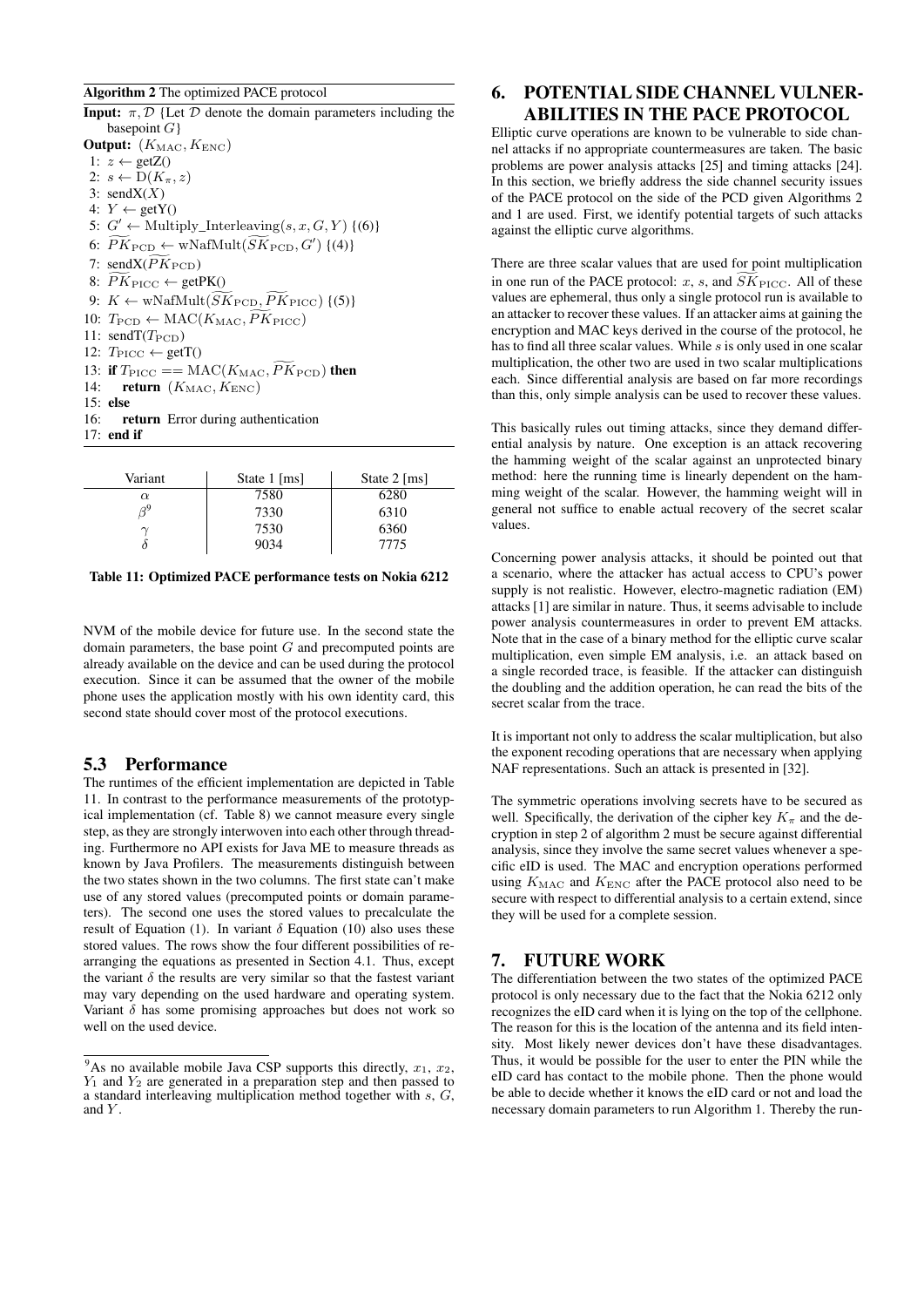times for the two states would be equal so that the differentiation between the two states becomes obsolete.

The mobile device could, besides saving the base point and its multiples for LimLee, also save multiples of that point generated during the evaluation of Equation [\(1\)](#page-3-5) for further use. This clearly would save computation time. However, the available mobile cryptographic libraries do not offer the possibility to use the stored points. Thus, this optimization is left for future work including respective modifications of the applied cryptographic library. Saving precomputed values for the w-NAF multiplication is also possible but does not lead to significant performance improvements since the computation for a window size of 5 only includes 3 ADD and 1 DBL, which is negligible. Furthermore, accessing the file system and reading the points is not free of charge either.

The method used for the second variant in Section [4.1](#page-3-6) can be generalized to a method for various  $e_i$ ,  $P_i$  pairs with different sizes of the  $e_i$ . We call this Interleaved-Lim-Lee-Combining (ILLC). Here, each  $e_i$ ,  $P_i$  pair where the scalar exceeds the determined size is broken into  $e_j$ ,  $P_j$  pairs with the correct scalar size. For each  $e_i$ ,  $P_i$  pair where the scalar  $e_i$  is smaller than the determined size the scalar  $e_i$  is padded to the correct size. To our knowledge none of the available cryptographic libraries offer this method, it seems not even to exist in literature. Hence, we will investigate and implement ILLC ourselves.

There are more possible optimizations which we did not apply, as no available mobile provider supported their implementation. Examples involve using Montgomery Multiplication [\[28\]](#page-9-18), efficient point triplication [\[5\]](#page-8-13) and quintuplication [\[27\]](#page-9-19). While we limited ourselves in the work at hand to PACE optimizations realizable without modifications to existing mobile providers, the next round of PACE optimizations will include all mentioned methods which require such modifications.

Another, rather adventurous optimization deliberately violates the PACE protocol. Instead of choosing x and  $\widetilde{SK}_{\text{PCD}}$  uniformly at random, the PCD could set  $x = s$  and  $\widetilde{SK}_{\text{PCD}} \equiv s^{-1} \mod r$ , where  $r$  is the order of the used elliptic curve. By this, computing  $\widetilde{PK}_{\text{PCD}}$  is reduced to compute  $G + Y$  which annihilates 2 random number generations and 2 MULT. Unfortunately, this allows an attacker eavesdropping on the communication to reconstruct the PIN. It is sufficient to once eavesdrop on a tuple  $\mathcal{D}, z, X$  sent by the PCD. The attacker then can systematically try each possible PIN to decrypt z and verify it by checking whether  $X = s \cdot G$ holds. Hence, this optimization is not suitable for the eID card scenario which is in the scope of this work. But it might be suitable for other scenarios, e.g. where the communication between the PICC and the PCD is secured against eavesdropping by other means.

#### <span id="page-8-5"></span>8. CONCLUSION

This paper presented an efficient Java ME implementation of the PACE protocol for mobile devices. The review of the implementation of the relevant algorithms and Java ME CSPs showed that there are significant performance differences. The following investigation of the possible optimizations to a straightforward PACE version revealed different possibilities which all result in a similar theoretical speedup without changing existing CSPs. The presented benchmarks of the different possible optimizations were the basis for choosing concrete optimizations. The benchmarks revealed a significant speedup in comparison to the not optimized version. A

discussion of potential side channel attacks on the optimized implementation rounded the investigation up. The future work discussion showed that there is more optimization potential when making changes to the existing cryptographic libraries. All in all we succeeded in providing a platform independent efficient mobile PACE implementation, but also showed where and how even more efficiency could be gained.

# 9. REFERENCES

- <span id="page-8-12"></span>[1] D. Agrawal, B. Archambeault, J. R. Rao, and P. Rohatgi. The em side-channel(s). In *CHES '02: Revised Papers from the 4th International Workshop on Cryptographic Hardware and Embedded Systems*, pages 29–45, London, UK, 2003. Springer-Verlag.
- <span id="page-8-0"></span>[2] Australian Government Information Management Office (AGIMO). Australian Government Smartcard Framework. Phase 2, Version 0.12, Standards and Model Specification Part c, March 2007, 2007.
- <span id="page-8-6"></span>[3] J. Bender, M. Fischlin, and D. Kügler. Security Analysis of the PACE Key-Agreement Protocol. In *Information Security Conference*, volume 5735 of *LNCS*. Springer-Verlag, September 2009.
- <span id="page-8-8"></span>[4] C. Boyd and A. Mathuria. *Protocols for Authentication and Key Establishment*. Springer, 2003.
- <span id="page-8-13"></span>[5] M. Ciet, M. Joye, K. Lauter, and P. Montgomery. Trading inversions for multiplications in elliptic curve cryptography. *Designs, Codes and Cryptography*, 39:189–206(18), May 2006.
- <span id="page-8-11"></span>[6] H. Cohen, A. Miyaji, and T. Ono. Efficient elliptic curve exponentiation using mixed coordinates. In *Advances in Cryptology - ASIACRYPT '98*, volume 1514 of *LNCS*, pages 51–65. Springer, 1998.
- <span id="page-8-2"></span>[7] Comité Européen de Normalisation (CEN). Identification card systems - European Citizen Card - Part 1-4. (Draft of) Technical Specification, 2008.
- <span id="page-8-7"></span>[8] W. Diffie and M. E. Hellman. New directions in cryptography. *IEEE Transactions on Information Theory*, 22(6):644–654, 1976.
- <span id="page-8-1"></span>[9] European Commission (IDABC). eID Interoperability for Pan-European Government Services, 2009. [http://ec.](http://ec.europa.eu/idabc/en/document/6484/5644) [europa.eu/idabc/en/document/6484/5644](http://ec.europa.eu/idabc/en/document/6484/5644).
- <span id="page-8-3"></span>[10] Federal Ministry of the Interior. Introduction of the electronic Identity Card in Germany. BMI IT4-644 004/14#5, 02.07.2008, Einführung des elektronischen Personalausweises in Deutschland, Grobkonzept - Version 2.0, in German, 2008. [http://netzpolitik.org/wp-upload/bmi\\_](http://netzpolitik.org/wp-upload/bmi_epa-grobkonzept-2-0_2008-07-02.pdf) [epa-grobkonzept-2-0\\_2008-07-02.pdf](http://netzpolitik.org/wp-upload/bmi_epa-grobkonzept-2-0_2008-07-02.pdf).
- <span id="page-8-4"></span>[11] Federal Office for Information Security (Bundesamt für Sicherheit in der Informationstechnik). Advanced Security Mechanism for Machine Readable Travel Documents - Extended Access Control (EAC), Password Authenticated Connection Establishment (PACE), and Restricted Identification (RI). Technical Directive (BSI-TR-03110), Version 2.05, 2010. [https:](https://www.bsi.bund.de/SharedDocs/Downloads/EN/BSI/Publications/TechGuidelines/TR03110/TR-03110_v205_pdf.pdf) [//www.bsi.bund.de/SharedDocs/Downloads/](https://www.bsi.bund.de/SharedDocs/Downloads/EN/BSI/Publications/TechGuidelines/TR03110/TR-03110_v205_pdf.pdf) [EN/BSI/Publications/TechGuidelines/](https://www.bsi.bund.de/SharedDocs/Downloads/EN/BSI/Publications/TechGuidelines/TR03110/TR-03110_v205_pdf.pdf) [TR03110/TR-03110\\_v205\\_pdf.pdf](https://www.bsi.bund.de/SharedDocs/Downloads/EN/BSI/Publications/TechGuidelines/TR03110/TR-03110_v205_pdf.pdf).
- <span id="page-8-9"></span>[12] D. Hankerson, A. Menezes, and S. Vanstone. *Guide to Elliptic Curve Cryptography*. Springer, 2003.
- <span id="page-8-10"></span>[13] B. Henhapl. On the efficience of elliptic curve cryptography, 2003.